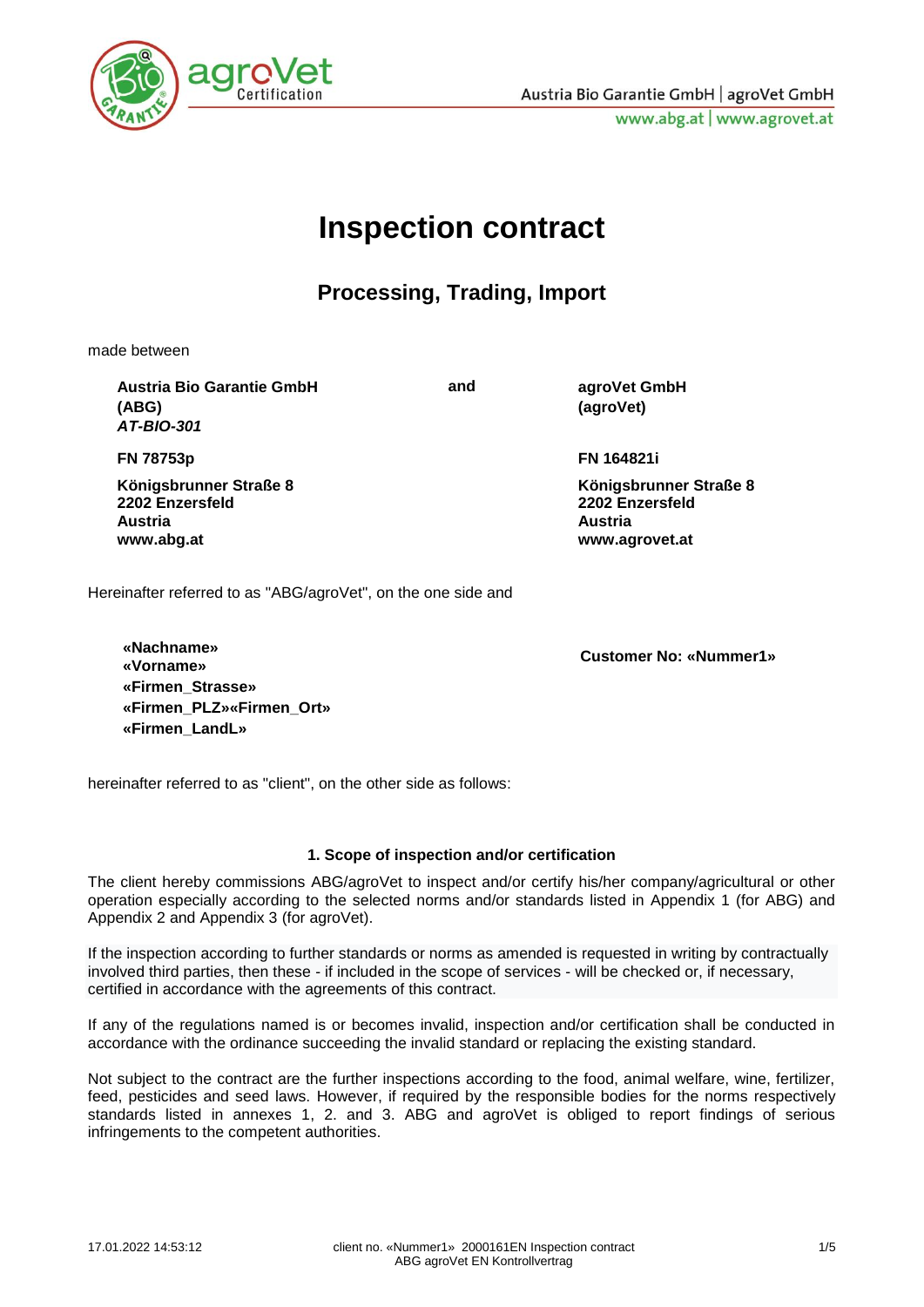

### **2. Sanctions and sampling**

In the case of violations of the norms and/or standards named in Item 1. ABG/agroVet shall be entitled and obligated to report such violations to the competent bodies (e.g. standards operators) in accordance with the relevant prescribed sanctions.

If during the course of inspection (including random inspections), infringements of the regulations named in Item 1. are determined, the client shall immediately remedy the cause of the infringement and fulfill any requirements and/or sanctions imposed.

ABG/agroVet shall be entitled to take samples during its inspection activities (to the extent this is required in the norms and/or standards listed in Appendices 1, 2 and 3). In the event of a suspected violation of the relevant legal provisions, ABG/agroVet shall take samples. The client shall be informed of this situation. For costs of sampling and analysis, see the most current fee list.

### **3. General terms and conditions and compliance with the privacy policy**

The client has acknowledged, understood, and, by signing the contract with ABG/agroVet, agreed to the General Terms and Conditions of ABG and agroVet as well as any and all other terms which form integral parts of the General Terms and Conditions. For the currently valid versions of the General Terms and Conditions, see the homepages at www.abg.at and www.agrovet.at; the client shall be notified of any changes in writing. If the client does not submit written objections to such changes within 4 weeks of notification, the client's consent to the revised contents of the contract shall be deemed given.

In the course of the contractual relationship the contracting parties undertake to comply without exception with the European General Data Protection Regulation (GDPR) as well as other data protection regulations as amended during the processing of personal data. Furthermore, the contracting parties undertake all necessary technical and organizational measures for data security. Personal data, which are acquired by the contractual parties in the course of the contractual relationship, may only be processed by the contracting parties for the execution of this contractual relationship. Furthermore, the contracting parties undertake to ensure that any recipients of personal data comply with data protection regulations as well as data secrecy according to the General Data Protection Regulation (GDPR). For further information on data protection see www.abg.at or www.agrovet.at.

#### **4. Duration**

This contract is based on two independent contracts. Each contract shall commence on the date of signing of the contract by ABG/agroVet and shall be made for an indefinite period. Each contract and/or each standard and/or each norm may be terminated separately in writing and by registered mail as per 31 December of any year with a three-month notice period; notice of termination shall be served upon the respective other contracting party by 30 September at the latest. Other terms of termination are laid down in Item VI. of the General Terms and Conditions.

\_\_\_\_\_\_\_\_\_\_\_\_\_\_\_\_\_\_\_\_\_\_\_\_\_\_\_\_\_\_\_\_\_\_\_\_\_\_\_\_ \_\_\_\_\_\_\_\_\_\_\_\_\_\_\_\_\_\_\_\_\_\_\_\_\_\_\_\_\_\_\_\_\_\_\_\_\_\_\_\_

\_\_\_\_\_\_\_\_\_\_\_\_\_\_\_\_\_\_\_\_\_\_\_\_\_\_\_\_\_\_\_\_\_\_\_\_\_\_\_\_ \_\_\_\_\_\_\_\_\_\_\_\_\_\_\_\_\_\_\_\_\_\_\_\_\_\_\_\_\_\_\_\_\_\_\_\_\_\_\_\_

Place, Date **Place**, Date Place, Date

Signature of the client Contract Conservation Conservation Conservation Conservation Conservation Conservation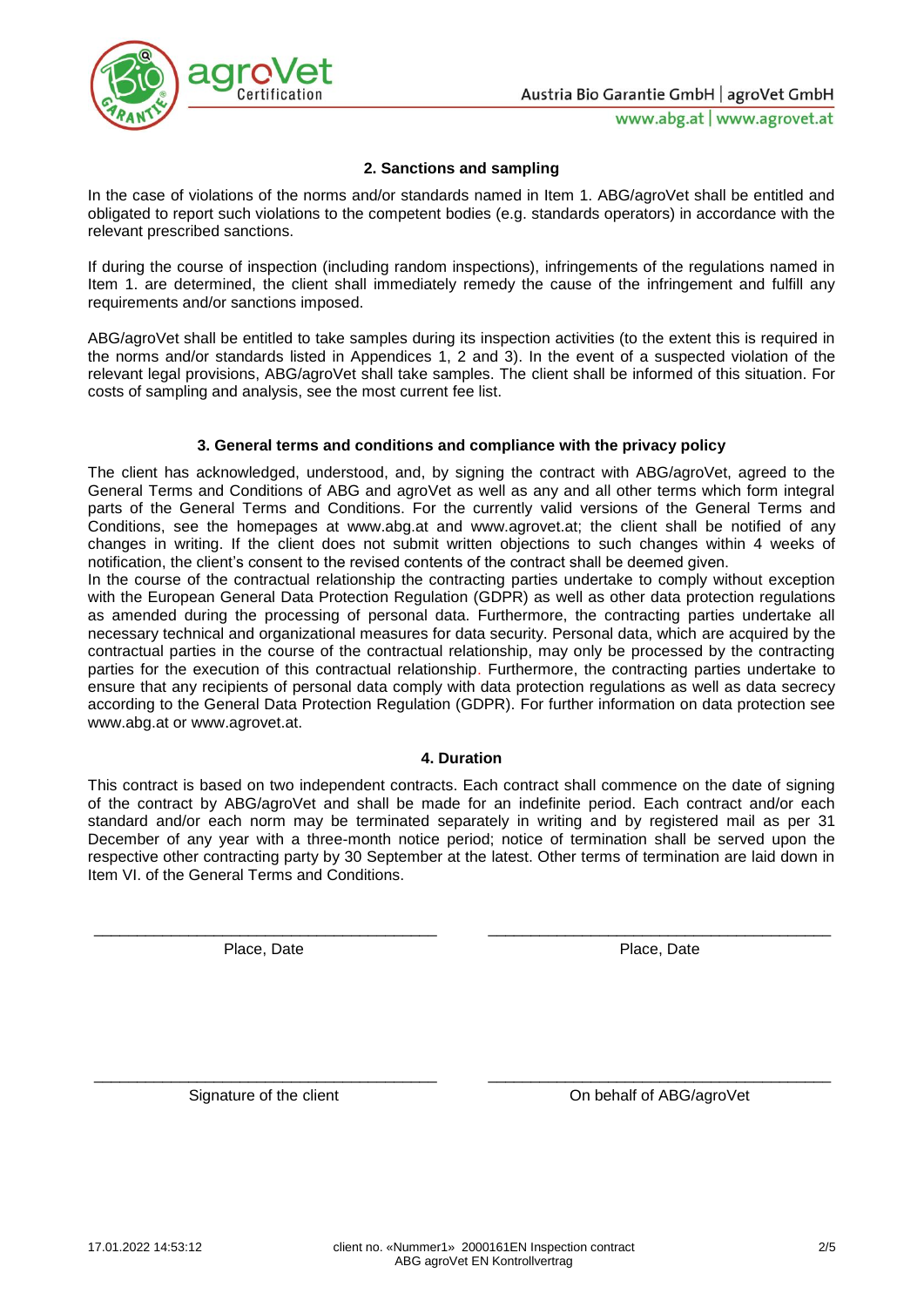

### Austria Bio Garantie GmbH

www.abg.at Königsbrunner Straße 8, 2202 Enzersfeld Tel. +43 (0)2262/67 22 13 E-Mail: enzersfeld@abg.at

Code number of control body: AT-BIO-301 Commercial court of registration: Korneuburg Comm. Reg. No: 78753p

## **Appendix 1**

The Client commissions ABG to inspect and/or certify the selected norms and/or standards:

| $\Box$ | Organic inspection, standard program |  |  |
|--------|--------------------------------------|--|--|
|--------|--------------------------------------|--|--|

- **Regulation (EU) 2018/848, its Delegated Regulations and Implementing Regulations as amended** (Compliance with the requirements of the certification program as amended)
- **Guideline Agricultural Products from Organic Production and Derived Products, as amended** (Compliance with the requirements of the certification program as amended)
- $\Box$ **Non-Food Standard issued by Austria Bio Garantie, as amended**
- $\Box$ **"Prüf nach!" ("Check it!") standard by Werner Lampert Beratungsges.m.b.H., as amended**
- $\Box$ **"cibus.trace beef"-Guideline, as amended** (Labeling system for beef and veal according to the guideline of Delimax GmbH)
- **"cibus.trace pork"-Guideline, as amended** (Labeling system for pork according to the  $\Box$ guideline of Delimax GmbH)
- П **Other standards**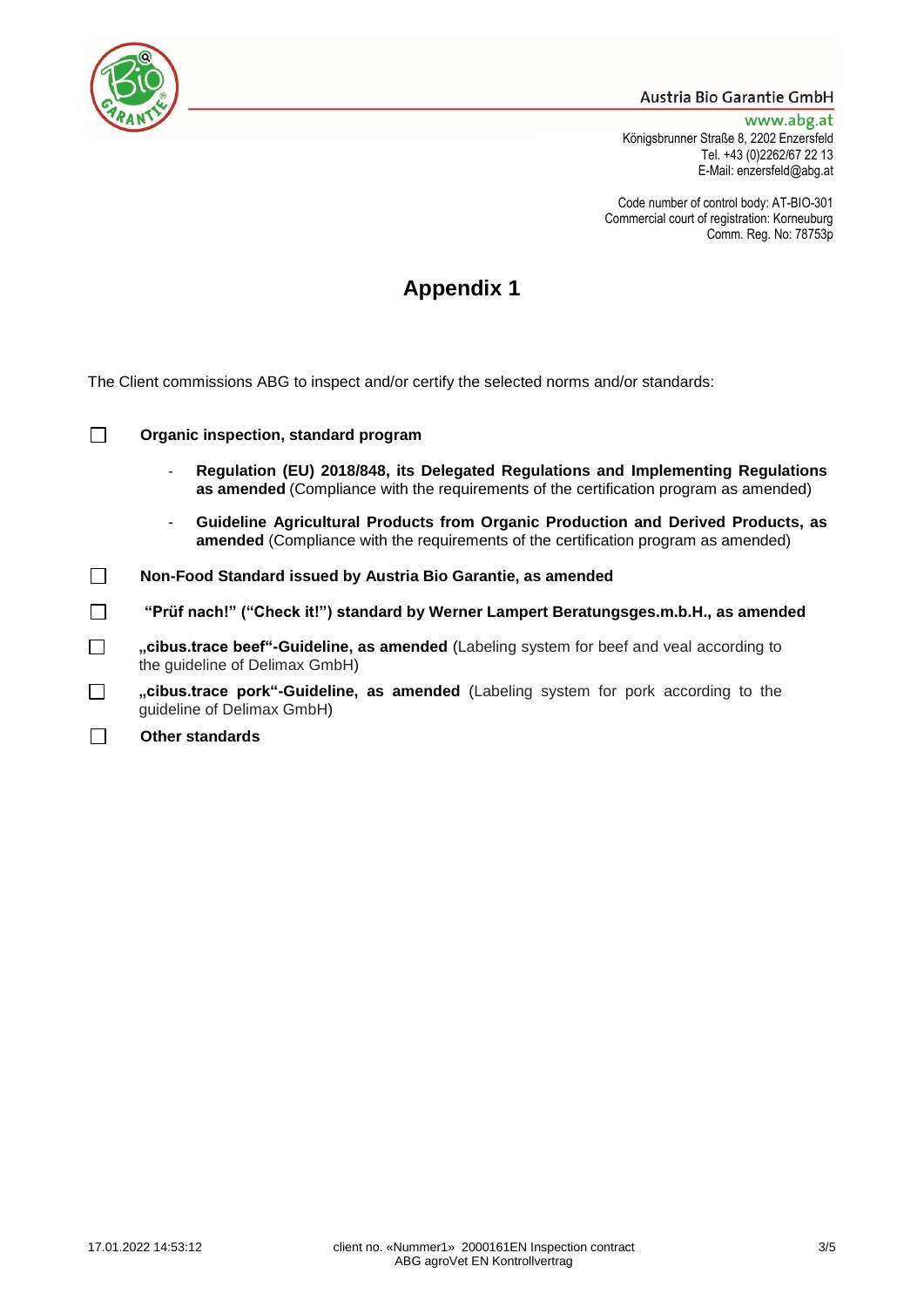

agroVet GmbH

www.agrovet.at Königsbrunner Straße 8, 2202 Enzersfeld Tel. +43 (0)2262/672214 E-Mail: enzersfeld@agrovet.at

Commercial court of registration: Korneuburg Comm. Reg. No: 16482i

## **Appendix 2**

The Client commissions agroVet to inspect and/or certify the selected norms and/or standards:

| П      | Guidelines for the AMA Seal of Agrarmarkt Austria Marketing GesmbH, as amended<br>AMA Seal - Guideline for Handling and Processing, (Be- und Verarbeitungsprodukte)<br>AMA Seal - Guideline for Milk and Dairy Products, (Milch- und Miilchprodukte)<br>AMA Seal - Guideline for Fruit - Vegetable - Table Potatoe, (Obst - Gemüse - Speiseerdäpfel)                                                                      |
|--------|---------------------------------------------------------------------------------------------------------------------------------------------------------------------------------------------------------------------------------------------------------------------------------------------------------------------------------------------------------------------------------------------------------------------------|
| $\Box$ | Guideline of the "Codex Alimentarius Austriacus" on GMO-free food production and labeling,<br>as amended (Compliance with the requirements of the certification program as amended)                                                                                                                                                                                                                                       |
| $\Box$ | Regulation (EU) No 1151/2012 PDO; PGI; TSG (protected designation of origin; protected<br>geographical indication; traditional speciality guaranteed, as amended)<br>Guidelines of ARGE Heumilch Austria, as amended (Compliance with the requirements of the<br>certification program as amended)                                                                                                                        |
| $\Box$ | pastus <sup>+</sup> feed guidelines of Agrarmarkt Austria Marketing GesmbH, as amended (Compliance<br>with the requirements of the certification program as amended)                                                                                                                                                                                                                                                      |
| $\Box$ | Guidelines of QS Qualität und Sicherheit GmbH, as amended (Compliance with the requirements<br>of the certification program as amended)<br>In addition, in the case of service providers in the transport, storage and transhipment sector, the<br>supplementary contract QS or, in the case of small producers of individual feeding stuffs, a binding<br>declaration of participation and authorization must be signed. |
| $\Box$ | Indications of origin according to project guidelines, as amended                                                                                                                                                                                                                                                                                                                                                         |
| $\Box$ | "cibus.trace beef"-Guideline, as amended (Labeling system for beef and veal according to<br>the guideline of Delimax GmbH)                                                                                                                                                                                                                                                                                                |
| $\Box$ | "cibus.trace pork"-Guideline, as amended (Labeling system for pork according to the<br>guideline of Delimax GmbH)                                                                                                                                                                                                                                                                                                         |
| $\Box$ | Guidelines of Donau Soja Association, as amended                                                                                                                                                                                                                                                                                                                                                                          |
|        | <b>Other standards</b>                                                                                                                                                                                                                                                                                                                                                                                                    |